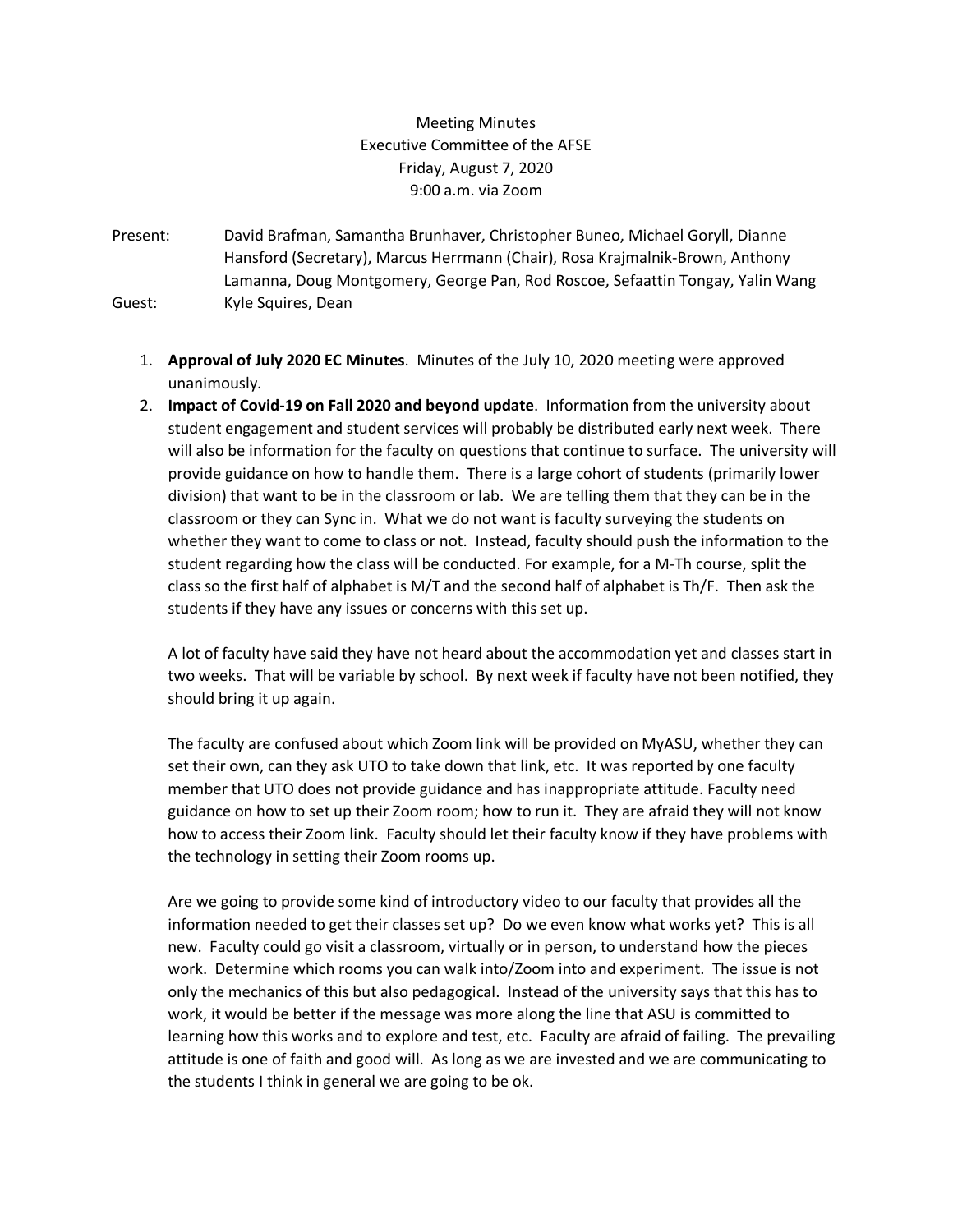The Provost sent a message to our students saying anyone who is living on campus must be tested before entering the dorms. For everyone else, testing is a suggestion. We are not requiring it for students entering the classroom. Can we make the suggestion stronger? Kyle has been involved in conversations about testing. If it is logistically possible, it will be done. Are we concerned that when the students arrive, the cases go up? Part of getting emotionally and mentally prepared is coming back to campus. That transition is not simple. It is one of the reasons that people struggle. This is a big deal. We have a lot riding on this, but we will do the best we can. We are going to be in this situation for a while. It is not going to quickly change.

What is the university's view of the K-12 guidelines that the state has put out? Is the university planning to play along with those or be independent of those? Kyle will find out more at the next deans council meeting. Look for a communication from either him or the university on this. The university has to determine what it might do to be more helpful and involved with faculty/staff/students who have child and daycare issues. Super challenging. If anyone has any additional thoughts, ideas, concerns, please send them to Kyle.

## ACTION ITEMS:

Michael Goryll to send Kyle a summary of the problems he has been having with UTO support on Zoom room set up

Kyle to follow-up on request to make students returning to class needing testing

Kyle to follow-up on ASU's participation in State's K-12 guidelines; EC to send any thoughts/ideas to him

If you come across instances where things are not going well Kyle wants to know.

# 3. **Continue discussion on accommodating speakers over Zoom and what is possible for an oncampus experience**.

We need a plan for bringing speakers to ASU amidst COVID. Since no one can travel right now, the plan would be to conduct seminars over Zoom. The discussion that needs to happen here is how do we enhance. If we make the lecture ASU Sync, then this model would have people (socially distanced) in the room and the speaker remoting in. The benefit of this scenario would be interacting with other people in the room. It is very easy for us to envision Zoom sessions. What are the nuances lost in Zoom as opposed to a face to face discussion? You cannot lean over to your colleague to hold sidebar conversations. There are technology tools out there right now that are really interesting, and we need to think about ways we can try to exploit them in some settings -- maybe not the classroom yet. How could we use these emergent technology tools, a "Zoom plus." Of course, they are enabling remote conferencing, but they are also enabling a conferencing feel where you can get around a high-top table and talk to colleagues. Tony shared how he creates a google doc in class with the students, all taking notes at the same time and asking questions. It helps bridge the gap between remote versus in person students. It is just one of many things out there that we can do. We just need to be creative. Students need to be involved and not just sitting passively. They have to network. If we pivot on that in terms of speakers, how do we have a